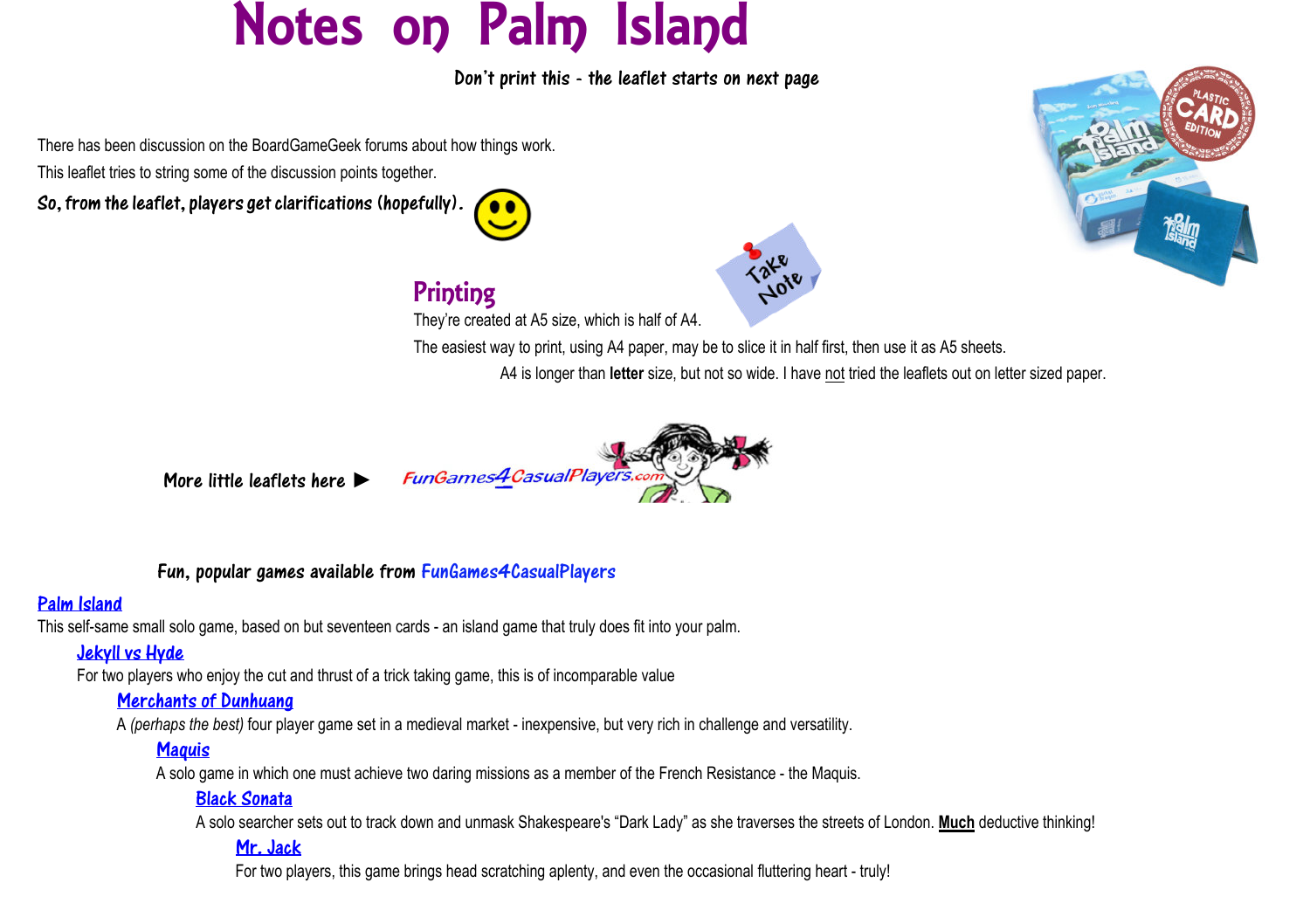## Cooperative - two player

The duo works together to fend off a disaster.

Each shuffles their pack  $\sim$  they'll not be playing the same card-order.

If the disaster's overcome before the end of round eight, they win - otherwise they're both

## overwhelmed by the disaster.

#### **Disacters**

One of the three disaster cards will be used - placed in view of both players *(perhaps cover the segment that's not in play, to avoid confusion)*.

The card can be upgraded by rotating or flipping when both players have reached the end of the round.

The costs may be met by sharing their stored resources.

#### Special abilities - a little extra assistance

One of the three available cooperative abilities cards can be used. You are allowed at any time to check out what benefits it brings.

The card can be upgraded when both players have reached the end of the round.

Again, the costs may be met by sharing their stored resources.

#### **Shipping**

To rotate it costs one Stone for each player *(that's two stones)*, plus Temple upgrades to at least level 2.

This could be just one Temple upgraded to level 2, or two Temples to level 1.

• "Once per round, each player may pay, in full or in part, for 1 of another player's costs." *(Obviously, they must themselves have stored the resources to do so.)*

#### **Rebuild**

The total cost to rotate the card at the end of a round is two wood, two fish and two stone.

• "At the start of each round each player may move one card in their deck to the front of their deck."

#### **Storage**

At the end of a round the card may be rotated through 180° free.

But to **flip** the card you must pay

either 2 Wood, 2 Fish, and 2 Stone in total (not per player)

or 1 Wood, 1 Fish, and 4 Stone.

• "The resources above apply to the next disaster card payment. Flip this card as soon as it is used." After it's been flipped back, the card can be rotated or flipped again.



Just a reminder leaflet from ... FunGames4CasualPlayers



## Notes for solo & cooperative games

#### **Discard**

This means that the card is moved to the back - not-rotated and not-flipped.

#### Looking ahead and taking action

Before starting, you are permitted to look *(once only)* through the whole deck.

You may do this before placing Feat cards.

Thereafter, you can look only at the top three cards: including their reverse.

But you can **act** only on one of the top two.

You can move **only** the top card to the rear, unused ~ you can **act** on the second card.

When a card is used, and rotated 90° to the right *(clockwise)* to display its resources, those resources have become **stored**.

The rotated card is moved to the rear of the deck.

There's a limit of four such stored cards.

If that limit's been reached, but you want to store another because it might be more useful, one of the four must be rotated upright and left where is is within the deck.

The new card may have to be paid for of course, and you will have three resource cards at most, from which to draw the resources to pay.

That payment may **not** include resources showing on the card that's been turned back to the upright position. It must be rotated first.

If a stored resource card ever reaches the top card position, it must be rotated upright and put to the back of the deck.